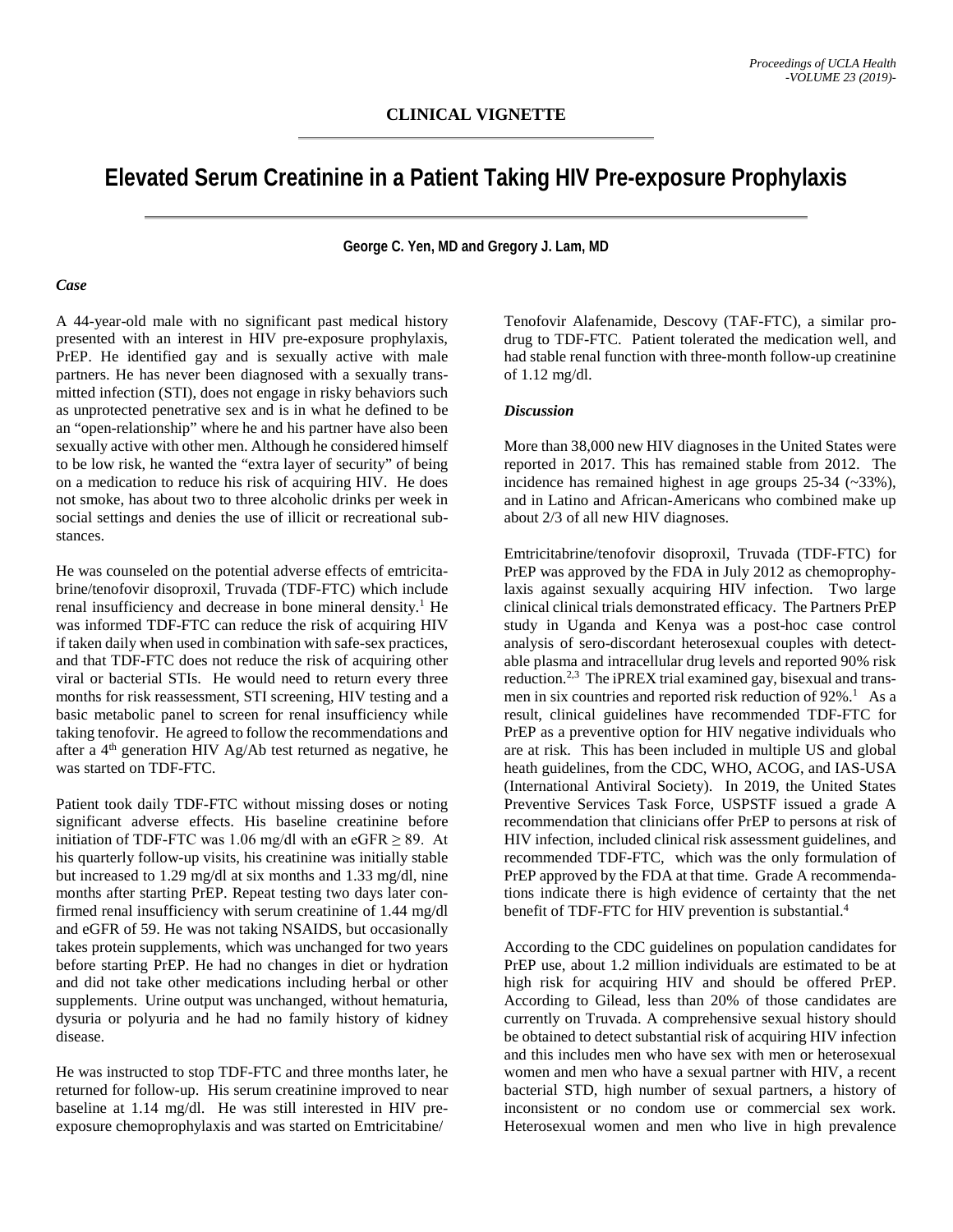areas or networks of HIV are also eligible as well as injection drug users.

Patients are clinically eligible to begin TDF-FTC with a documented negative  $4<sup>th</sup>$  generation HIV Ag/Ab test, a serum creatinine clearance greater than or equal to 60, and a hepatitis B screen. If there is no documented immunity to hepatitis B, the patient should be vaccinated based on their clinical risk. Severe exacerbations of hepatitis B have been reported in HBVinfected patients who have discontinued TDF-FTC. Furthermore, if there is a clinical suspicion of acute retroviral syndrome, initiation of TDF-FTC should be held. A HIV viral nucleic acid amplification test may be helpful in these situations. In clinical trials, resistance to tenofovir or emtricitabine occurred when TDF-FTC for PrEP was given to individuals with unrecognized acute infections.

After initiation of PrEP, patients should be followed every three months for HIV testing and every 3 to 6 months for assessing renal function and screening for bacterial STI. Two pivotal randomized double blinded placebo-controlled trials in the iPREX and Partners PrEP study showed that discontinuation rates due to adverse events with TDF-FTC were comparable to placebo. For example, in the iPREX study vs placebo, headache (7% vs 6%), abdominal pain (4% vs 2%) and a decrease in weight (3% vs  $2\%$ ) were common.<sup>1,3</sup> This syndrome called "the start-up syndrome" is often times mild, self-limiting and resolve even while continuing PrEP.<sup>4</sup> Frequent laboratory abnormalities in the study included an elevated serum creatinine and low serum phosphorous.

Tenofovir-associated nephrotoxicity is rare with an incidence ranging from 1% to 6%. Secondary analyses of three large PrEP trials demonstrated small but statistically significant declines in eGFR or calculated creatinine clearance in participants assigned to active PrEP.5 The clinical significance of the declines in kidney function is unclear as most were mild and self-limited or resolved after stopping PrEP.6,7 Given the increased risk of nephrotoxicity, patients should avoid concurrent use with nephrotoxic agents including but not limited to NSAIDS. The substantial reduction in risk of HIV infection should be weighed with the small increase in the relative and absolute risk of kidney injury with daily oral PrEP.

In addition to the risk of acute kidney injury, tenofovir has also been shown to cause Fanconi Syndrome, a rare renal disorder characterized by proximal tubular cell dysfunction. This leads to altered absorption and inappropriate urinary losses of amino acids, glucose, bicarbonate, and phosphate, resulting in hypokalemia, hypophosphatemia, and hyperchloremic metabolic acidosis.8,9 Although baseline urinalysis is not generally recommended by expert guideline panels, a baseline and follow up urinalysis may be useful when monitoring patients on PrEP.

TDF-FTC for PrEP is not recommended for individuals with a creatinine clearance less than 60. Most expert guidelines recommend stopping TDF-FTC if estimated GFR falls below that cutoff. Until recently, there were no chemoprophylaxis options for individuals at risk for HIV with kidney dysfunction. The FDA recently approved Emtricitabine/tenofovir alafenamide, TAF-FTC, Descovy in 2019 as an additional option for PrEP. TAF-FTC is similar to TDF-FTC and can be used in patients with a CrCl greater than or equal to 30. DISCOVER, a randomized controlled trial of TAF-FTC demonstrated noninferiority in preventing HIV infection in high risk cis MSM and transgender women. Tenofovir alafenamide (TAF) is a novel prodrug with improved properties relative to tenofovir disoproxil fumarate (TDF). TAF produces higher levels of intracellular TFV diphosphate, the pharmacologically active metabolite. Effective therapy can be achieved at approximately 90% lower systemic exposure to TFV, the pharmacologically active metabolite, translating to better bone and renal safety outcomes compared with TDF-FTC. Both drugs are well tolerated with low rates of adverse events related discontinuations.<sup>10</sup>

## *Conclusion*

Primary care physicians will be at the frontline in HIV prevention and should familiarize themselves with guidelines for PrEP initiation and maintenance. Descovy (TAF-FTC) is new FDA approved chemoprophylaxis option for individuals at risk for HIV infection who may not tolerate TDF-FTC, who have coexisting kidney disease or who have experienced kidney dysfunction from TDF-FTC. Guidelines for PrEP initiation are the same for both drugs. Close monitoring with HIV testing and a serum creatinine every three months is still indicated despite the improved renal and bone profiles seen in MSM or transgender men taking TAF-FTC.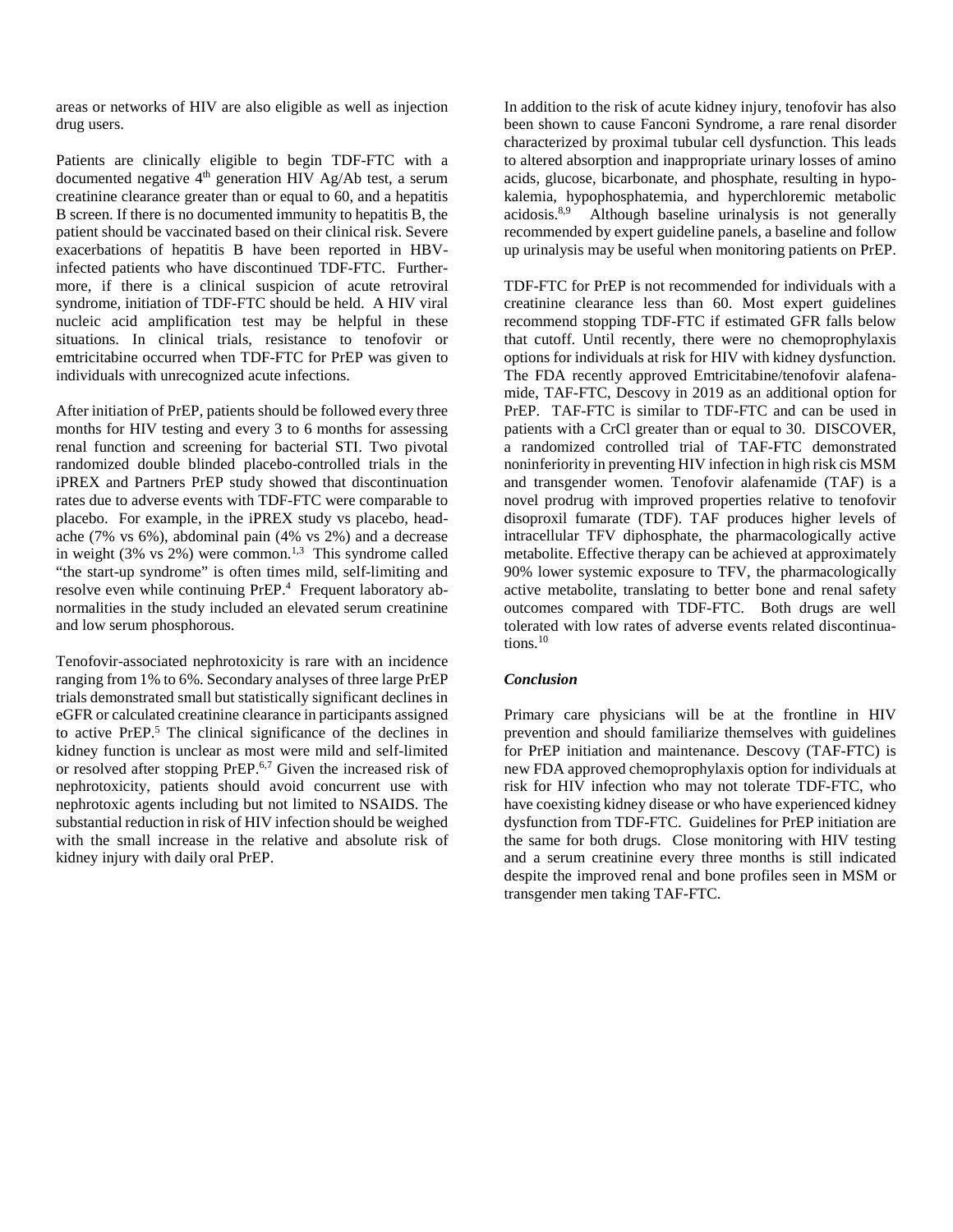| <b>Summary of Guidance for PrEP Use</b>                   |                                                                                                                                                                                                                                                                                                          |                                                                                                                                                                                                                  |                                                                                                                                 |
|-----------------------------------------------------------|----------------------------------------------------------------------------------------------------------------------------------------------------------------------------------------------------------------------------------------------------------------------------------------------------------|------------------------------------------------------------------------------------------------------------------------------------------------------------------------------------------------------------------|---------------------------------------------------------------------------------------------------------------------------------|
|                                                           | <b>Men Who Have Sex With Men</b>                                                                                                                                                                                                                                                                         | <b>Heterosexual Women and Men</b>                                                                                                                                                                                | <b>Injection Drug Users</b>                                                                                                     |
| Detecting substantial risk<br>of acquiring HIV infection: | • Sexual partner with HIV<br>· Recent bacterial STD<br>• High number of sex<br>partners<br>· History of inconsistent or<br>no condom use<br>· Commercial sex work                                                                                                                                        | • Sexual partner with HIV<br>Recent bacterial STD<br>• High number of sex<br>partners<br>- History of inconsistent or<br>no condom use<br>• Commercial sex work<br>• Lives in high-prevalence<br>area or network | • HIV-positive injecting<br>partner<br>• Sharing injection<br>equipment<br>- Recent drug treatment<br>(but currently injecting) |
| Clinically eligible:                                      | • Documented negative HIV test before prescribing PrEP<br>• No signs/symptoms of acute HIV infection<br>· Normal renal function, no contraindicated medications<br>• Documented hepatitis B virus infection and vaccination status                                                                       |                                                                                                                                                                                                                  |                                                                                                                                 |
| Prescription                                              | Daily, continuing, oral doeses of TDF/FTC (Truvada), ≤90 day supply                                                                                                                                                                                                                                      |                                                                                                                                                                                                                  |                                                                                                                                 |
| Other services:                                           | · Follow-up visits at least every 3 months to provide:<br>· HIV test, medication adherence counseling, behavioral risk reduction support,<br>side effect assessment, STD symptom assessment<br>• At 3 months and every 6 months after, assess renal function<br>• Every 6 months test for bacterial STDs |                                                                                                                                                                                                                  |                                                                                                                                 |
|                                                           | • Do oral/rectal STD testing                                                                                                                                                                                                                                                                             | · Assess pregnancy intent<br>• Pregnancy test every 3<br>months                                                                                                                                                  | · Access to clean needles/<br>syringes and drug<br>treatment services                                                           |

Source: US Public Health Service. Preexposure prophylaxis for the prevention of HIV infection in the United States -2014: a clinical practice guideline.

## **REFERENCES**

- 1. **Grant RM, Lama JR, Anderson PL, McMahan V, Liu AY, Vargas L, Goicochea P, Casapía M, Guanira-Carranza JV, Ramirez-Cardich ME, Montoya-Herrera O, Fernández T, Veloso VG, Buchbinder SP, Chariyalertsak S, Schechter M, Bekker LG, Mayer KH, Kallás EG, Amico KR, Mulligan K, Bushman LR, Hance RJ, Ganoza C, Defechereux P, Postle B, Wang F, McConnell JJ, Zheng JH, Lee J, Rooney JF, Jaffe HS, Martinez AI, Burns DN, Glidden DV; iPrEx Study Team**. Preexposure chemoprophylaxis for HIV prevention in men who have sex with men. *N Engl J Med*. 2010 Dec 30;363(27):2587-99. doi: 10.1056/NEJMoa1011205. Epub 2010 Nov 23. PubMed PMID: 21091279; PubMed Central PMCID: PMC3079639.
- 2. **Donnell D, Baeten JM, Bumpus NN, Brantley J, Bangsberg DR, Haberer JE, Mujugira A, Mugo N, Ndase P, Hendrix C, Celum C**. HIV protective efficacy and correlates of tenofovir blood concentrations in a clinical trial of PrEP for HIV prevention. *J Acquir Immune Defic Syndr*. 2014 Jul 1;66(3):340-8. doi: 10.1097/QAI. 0000000000000172. PubMed PMID: 24784763; PubMed Central PMCID: PMC4059553.
- 3. **Baeten JM, Donnell D, Ndase P, Mugo NR, Campbell JD, Wangisi J, Tappero JW, Bukusi EA, Cohen CR, Katabira E, Ronald A, Tumwesigye E, Were E, Fife KH, Kiarie J, Farquhar C, John-Stewart G, Kakia A, Odoyo J, Mucunguzi A, Nakku-Joloba E, Twesigye R,**

**Ngure K, Apaka C, Tamooh H, Gabona F, Mujugira A, Panteleeff D, Thomas KK, Kidoguchi L, Krows M, Revall J, Morrison S, Haugen H, Emmanuel-Ogier M, Ondrejcek L, Coombs RW, Frenkel L, Hendrix C, Bumpus NN, Bangsberg D, Haberer JE, Stevens WS, Lingappa JR, Celum C; Partners PrEP Study Team**. Antiretroviral prophylaxis for HIV prevention in heterosexual men and women. *N Engl J Med*. 2012 Aug 2;367(5):399-410. doi: 10.1056/NEJMoa1108524. Epub 2012 Jul 11. PubMed PMID: 22784037; PubMed Central PMCID: PMC3770474.

- 4. **Chou R, Evans C, Hoverman A, Sun C, Dana T, Bougatsos C, Grusing S, Korthuis PT**. Preexposure Prophylaxis for the Prevention of HIV Infection: Evidence Report and Systematic Review for the US Preventive Services Task Force. *JAMA*. 2019 Jun 11;321(22):2214- 2230. doi: 10.1001/jama.2019.2591. PubMed PMID: 31184746.
- 5. **Yacoub R, Nadkarni GN, Weikum D, Konstantinidis I, Boueilh A, Grant RM, Mugwanya KK, Baeten JM, Wyatt CM**. Elevations in Serum Creatinine With Tenofovir-Based HIV Pre-Exposure Prophylaxis: A Meta-Analysis of Randomized Placebo-Controlled Trials. *J Acquir Immune Defic Syndr*. 2016 Apr 1;71(4):e115-8. doi: 10.1097/QAI.0000000000000906. PubMed PMID: 26627105; PubMed Central PMCID: PMC4767606.